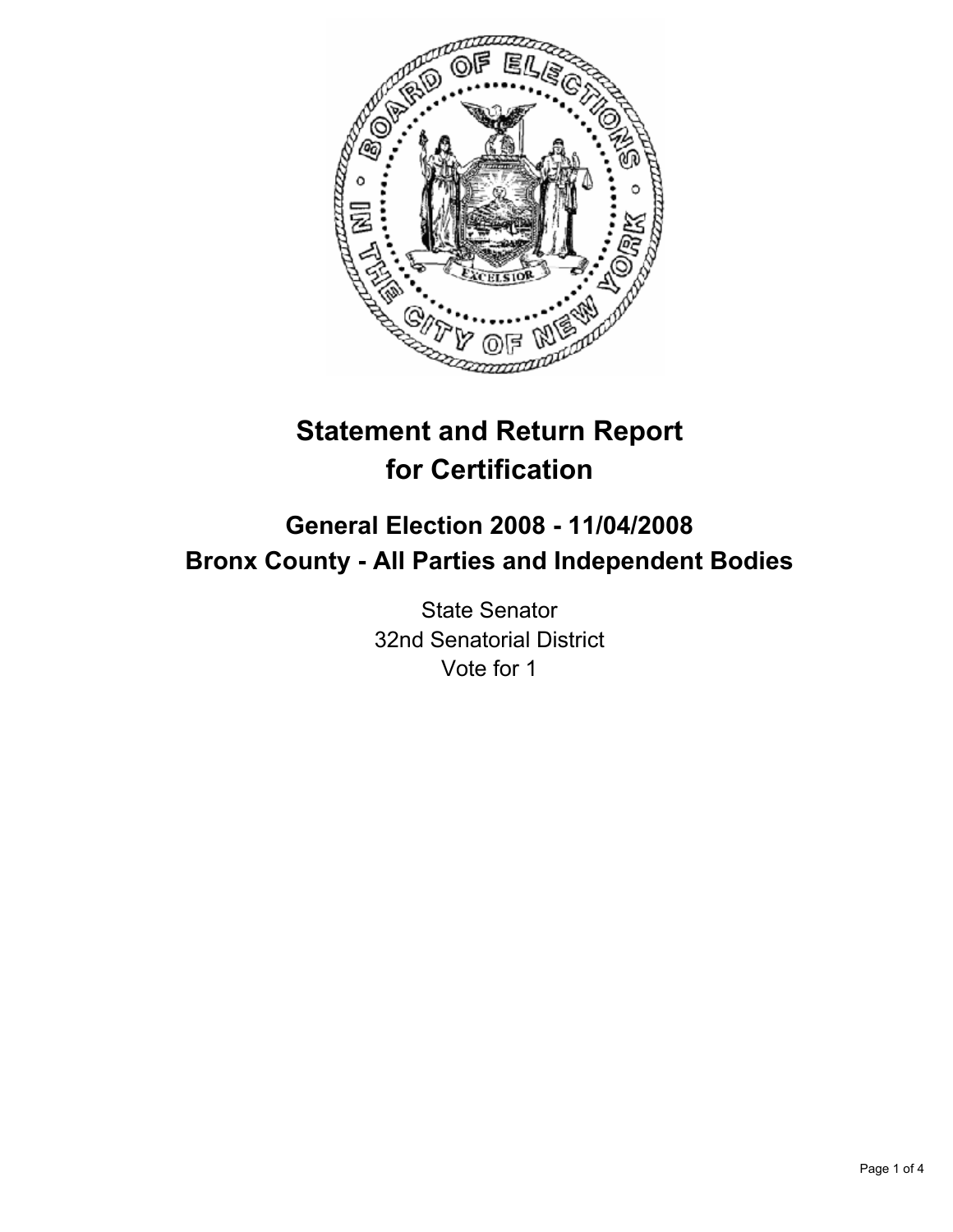

## **Assembly District 76**

| PUBLIC COUNTER                    | 28,033 |
|-----------------------------------|--------|
| <b>EMERGENCY</b>                  | 194    |
| ABSENTEE/MILITARY                 | 474    |
| AFFIDAVIT                         | 1,461  |
| <b>Total Ballots</b>              | 30,218 |
| RUBEN DIAZ (DEMOCRATIC)           | 22,054 |
| RUBEN DIAZ (REPUBLICAN)           | 1,456  |
| WILLIAM J MCDONAGH (CONSERVATIVE) | 342    |
| <b>Total Votes</b>                | 23,852 |
| Unrecorded                        | 6.366  |

# **Assembly District 77**

| PUBLIC COUNTER                    | 61 |
|-----------------------------------|----|
| <b>EMERGENCY</b>                  |    |
| ABSENTEE/MILITARY                 |    |
| AFFIDAVIT                         |    |
| <b>Total Ballots</b>              | 63 |
| RUBEN DIAZ (DEMOCRATIC)           | 45 |
| RUBEN DIAZ (REPUBLICAN)           |    |
| WILLIAM J MCDONAGH (CONSERVATIVE) |    |
| <b>Total Votes</b>                | 49 |
| Unrecorded                        | 14 |

#### **Assembly District 79**

| <b>PUBLIC COUNTER</b>             | 9,077 |  |
|-----------------------------------|-------|--|
| <b>EMERGENCY</b>                  | 128   |  |
| ABSENTEE/MILITARY                 | 120   |  |
| <b>AFFIDAVIT</b>                  | 582   |  |
| <b>Total Ballots</b>              | 9,931 |  |
| RUBEN DIAZ (DEMOCRATIC)           | 7,248 |  |
| RUBEN DIAZ (REPUBLICAN)           | 309   |  |
| WILLIAM J MCDONAGH (CONSERVATIVE) | 56    |  |
| <b>Total Votes</b>                | 7,613 |  |
| Unrecorded                        | 2,318 |  |

#### **Assembly District 80**

| <b>PUBLIC COUNTER</b>             | 8,593 |
|-----------------------------------|-------|
| <b>EMERGENCY</b>                  | 231   |
| ABSENTEE/MILITARY                 | 237   |
| AFFIDAVIT                         | 465   |
| <b>Total Ballots</b>              | 9,575 |
| RUBEN DIAZ (DEMOCRATIC)           | 6,460 |
| RUBEN DIAZ (REPUBLICAN)           | 779   |
| WILLIAM J MCDONAGH (CONSERVATIVE) | 164   |
| JEFF KLIEN (WRITE-IN)             |       |
| <b>Total Votes</b>                | 7,404 |
| Unrecorded                        | 2.171 |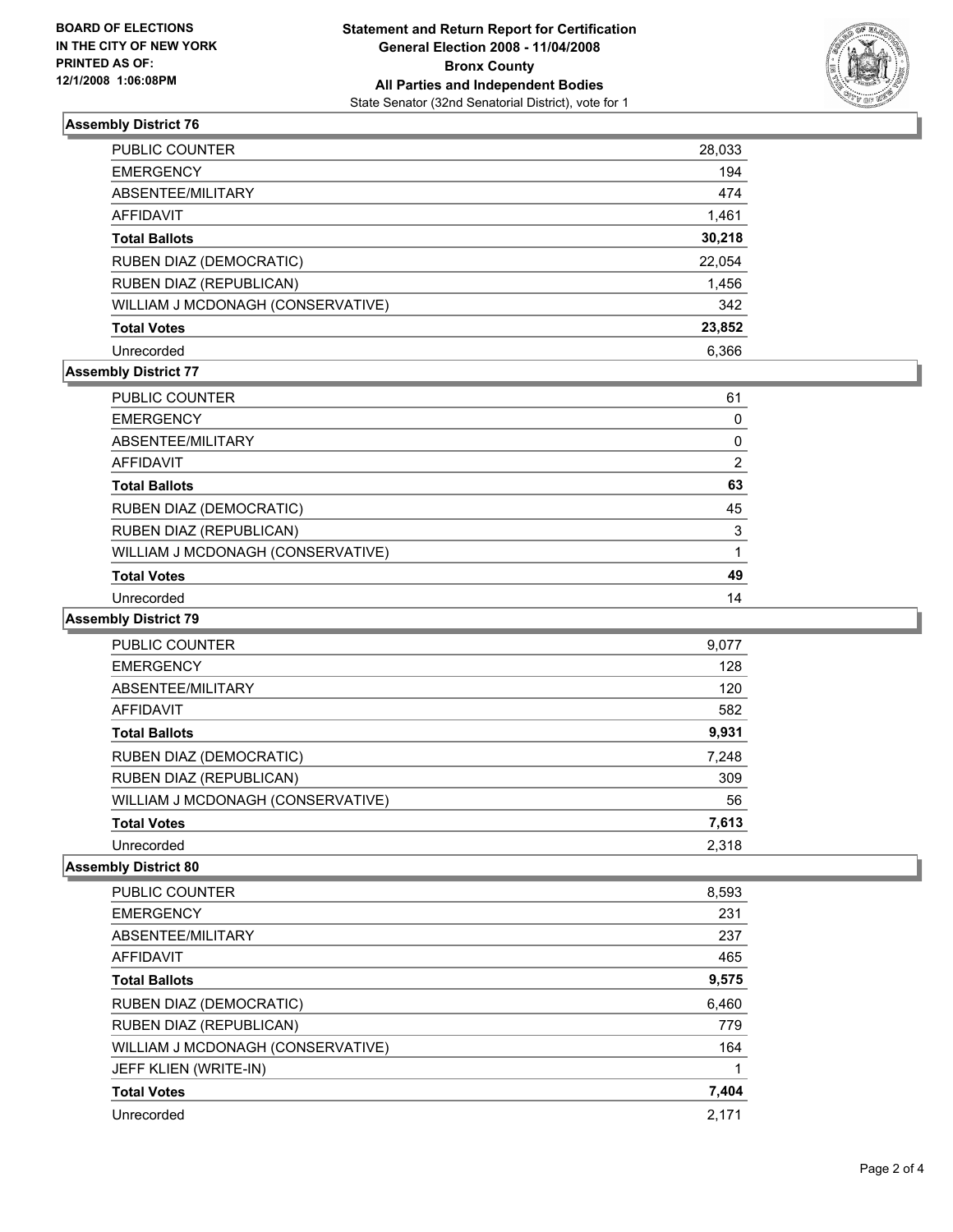

## **Assembly District 82**

| PUBLIC COUNTER                    | 662 |
|-----------------------------------|-----|
| <b>EMERGENCY</b>                  |     |
| ABSENTEE/MILITARY                 | 8   |
| <b>AFFIDAVIT</b>                  | 42  |
| <b>Total Ballots</b>              | 720 |
| RUBEN DIAZ (DEMOCRATIC)           | 516 |
| RUBEN DIAZ (REPUBLICAN)           | 51  |
| WILLIAM J MCDONAGH (CONSERVATIVE) | 17  |
| <b>Total Votes</b>                | 584 |
| Unrecorded                        | 136 |

## **Assembly District 84**

| <b>PUBLIC COUNTER</b>             | 10,697 |  |
|-----------------------------------|--------|--|
| <b>EMERGENCY</b>                  | 48     |  |
| ABSENTEE/MILITARY                 | 89     |  |
| AFFIDAVIT                         | 607    |  |
| <b>Total Ballots</b>              | 11,462 |  |
| RUBEN DIAZ (DEMOCRATIC)           | 8,055  |  |
| RUBEN DIAZ (REPUBLICAN)           | 392    |  |
| WILLIAM J MCDONAGH (CONSERVATIVE) | 68     |  |
| <b>Total Votes</b>                | 8,515  |  |
| Unrecorded                        | 2.947  |  |

#### **Assembly District 85**

| <b>PUBLIC COUNTER</b>             | 29,221 |
|-----------------------------------|--------|
| <b>EMERGENCY</b>                  | 124    |
| ABSENTEE/MILITARY                 | 420    |
| AFFIDAVIT                         | 1,800  |
| <b>Total Ballots</b>              | 31,631 |
| RUBEN DIAZ (DEMOCRATIC)           | 22,890 |
| RUBEN DIAZ (REPUBLICAN)           | 1,123  |
| WILLIAM J MCDONAGH (CONSERVATIVE) | 270    |
| <b>Total Votes</b>                | 24,283 |
| Unrecorded                        | 7,348  |